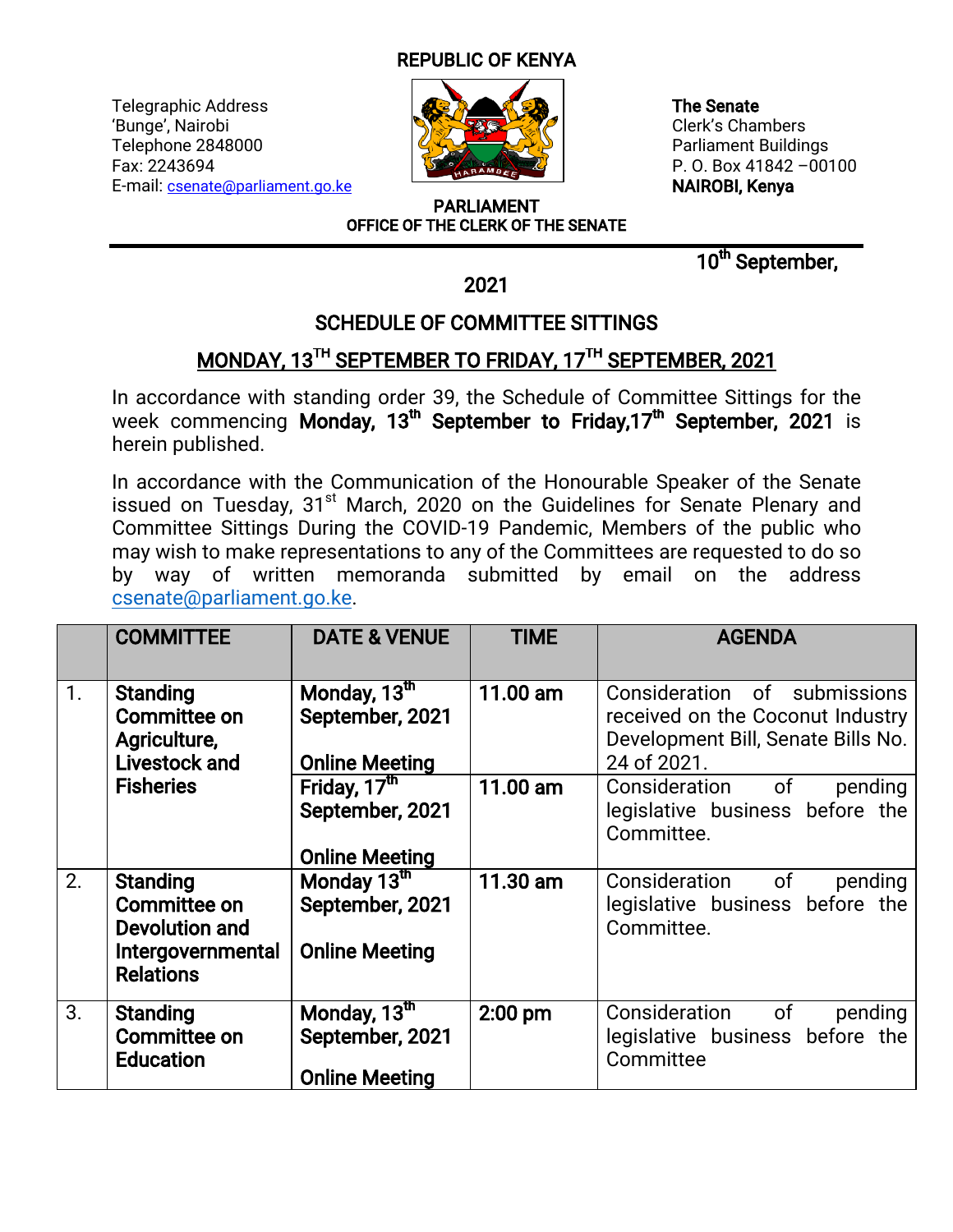|                  |                     | Friday, 17th                | $9:00$ am | the<br>Meeting with<br>Principal       |
|------------------|---------------------|-----------------------------|-----------|----------------------------------------|
|                  |                     | September, 2021             |           | Secretary, State Department of         |
|                  |                     |                             |           | Vocational<br>and<br>Technical         |
|                  |                     | <b>Mombasa County</b>       |           | Training, Ministry of Education to     |
|                  |                     |                             |           | deliberate<br>on<br>the<br><b>TVET</b> |
|                  |                     |                             |           | landscape in the Country.              |
| $\overline{4}$ . | <b>Standing</b>     | Thursday, 16 <sup>th</sup>  | 11.00 am  | Cabinet<br>Meeting with<br>the         |
|                  | <b>Committee on</b> | September, 2021             |           | Secretary, Ministry of Energy, to      |
|                  | <b>Energy</b>       |                             |           | deliberate on the financial status     |
|                  |                     | <b>Online Meeting</b>       |           | of Kenya Power and Lightning           |
|                  |                     |                             |           | Company Ltd.                           |
| 5.               | <b>Standing</b>     | Wednesday, 15 <sup>th</sup> | $9.00$ am | the<br>Governor,<br>Meeting<br>with    |
|                  | <b>Committee on</b> | September, 2021             |           | Central Bank of Kenya and the          |
|                  | <b>Finance and</b>  |                             |           | Auditor General to deliberate on       |
|                  | <b>Budget</b>       | <b>Online Meeting</b>       |           | the status of public debt.             |
|                  |                     | Thursday, 16 <sup>th</sup>  | $9.00$ am | Meeting with the Commission on         |
|                  |                     | September, 2020             |           | Revenue Allocation<br>and<br>the       |
|                  |                     |                             |           | Controller of Budget to deliberate     |
|                  |                     | <b>Online Meeting</b>       |           | on the status of public debt.          |
| 6.               | <b>Standing</b>     | Tuesday,                    | 9.00 am   | Meeting with-                          |
|                  | <b>Committee on</b> | 14th September,             |           | 1. The<br>Cabinet<br>Secretary,        |
|                  | <b>Health</b>       | 2021                        |           | Ministry of Health;                    |
|                  |                     |                             |           | 2. The Governor, Kericho County;       |
|                  |                     |                             |           | and                                    |
|                  |                     |                             |           | 3. The Chief Executive Officer,        |
|                  |                     |                             |           | Kenya Medical Practitioners            |
|                  |                     |                             |           | and Dentists Council;                  |
|                  |                     |                             |           | to deliberate on a Statement           |
|                  |                     | <b>Online Meeting</b>       |           | regarding under-reported cases         |
|                  |                     |                             |           | of medical negligence<br>and           |
|                  |                     |                             |           | malpractice.                           |
|                  |                     | Tuesday,                    | 11.00 am  | Meeting with the<br>Governor,          |
|                  |                     | 14th September,             |           | Bomet County to deliberate on a        |
|                  |                     | 2021                        |           | Statement<br>regarding<br>alleged      |
|                  |                     |                             |           | medical negligence of health           |
|                  |                     | <b>Online Meeting</b>       |           | facilities in Bomet.                   |
|                  |                     | Wednesday,                  | 9.00 am   | Meetingto consider the Special         |
|                  |                     | 15 <sup>th</sup> to Friday, |           | Audit Report of the Office of the      |
|                  |                     | 17 <sup>th</sup> September, |           | Auditor General on the utilization     |
|                  |                     | 2021                        |           | of COVID-19 funds by County            |
|                  |                     |                             |           | Governments.                           |
|                  |                     | <b>Mombasa County</b>       |           |                                        |
|                  |                     | Friday, 17 <sup>th</sup>    | 9.00 am   | <b>NGO</b><br>with<br>Meeting<br>the   |
|                  |                     | September, 2021             |           | Coordination Board<br>the<br>and       |
|                  |                     |                             |           | Management of Bomu Hospital,           |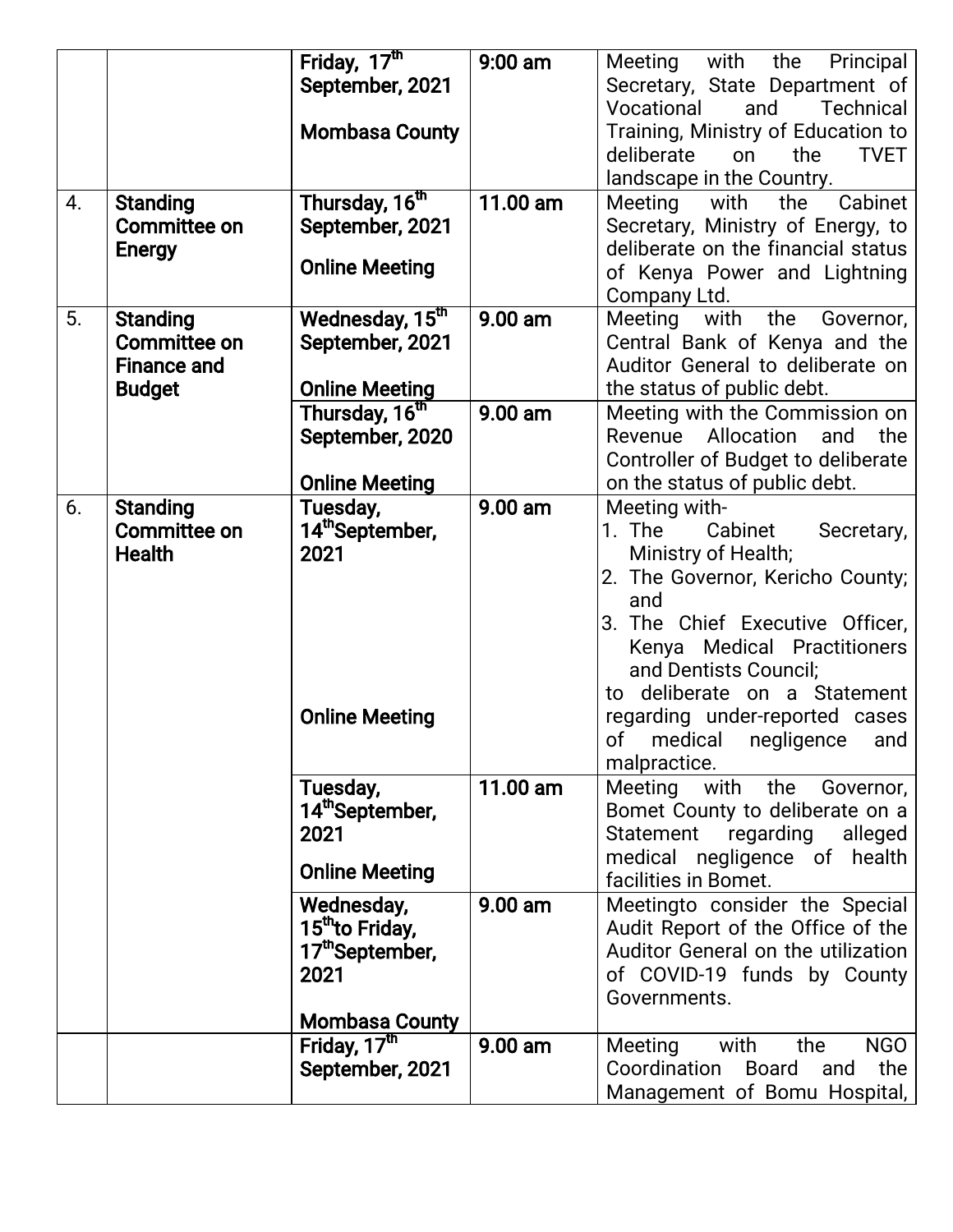| 7. | <b>Standing</b>                                                      | <b>Mombasa County</b><br>Wednesday,                                     | 9.30 am   | Mombasa County to consider a<br>Petition concerning the status of<br>Mkomani Clinic Society Trading<br>at Bomu Hospital.<br>Consideration of the Office of the                                                                                                                                                                                                                                                                                                                                       |
|----|----------------------------------------------------------------------|-------------------------------------------------------------------------|-----------|------------------------------------------------------------------------------------------------------------------------------------------------------------------------------------------------------------------------------------------------------------------------------------------------------------------------------------------------------------------------------------------------------------------------------------------------------------------------------------------------------|
|    | <b>Committee on</b><br><b>Information &amp;</b><br><b>Technology</b> | 15 <sup>th</sup> September,<br>2021<br><b>Online Meeting</b>            |           | County Printer Bill, Senate Bills<br>No. 13 of 2020.                                                                                                                                                                                                                                                                                                                                                                                                                                                 |
|    |                                                                      | Friday, 17 <sup>th</sup><br>September, 2021                             | $9.30$ am | Visit Takuwa Farm to consider<br>for<br>the<br>opportunities<br>development of<br>Agriculture                                                                                                                                                                                                                                                                                                                                                                                                        |
|    |                                                                      | <b>Kajiado County</b>                                                   |           | technology in Kenya.                                                                                                                                                                                                                                                                                                                                                                                                                                                                                 |
| 8. | <b>Standing</b><br>Committee on<br>Justice, Legal                    | Tuesday, 14th<br>September, 2021                                        | 8.00 am   | Consideration of the proposed<br>amendments of the Committee<br>the Law of<br>Succession<br>to                                                                                                                                                                                                                                                                                                                                                                                                       |
|    | Affairs and                                                          | <b>Online Meeting</b>                                                   |           | (Amendment) Bill, Senate Bills<br>No. 15 of 2021.                                                                                                                                                                                                                                                                                                                                                                                                                                                    |
|    | <b>Human Rights</b>                                                  | Wednesday, 15 <sup>th</sup><br>September, 2021<br><b>Online Meeting</b> | 8.00 am   | Joint Sitting with the Standing<br>Committee on National Security,<br>Defence and Foreign Relations,<br>with the following stakeholders $-$<br>1. Cabinet Secretary, Ministry of<br>Interior and Coordination of<br><b>National Government;</b><br>2. Cabinet Secretary, Ministry of<br>Lands and Physical Planning;<br>and<br>Cabinet Secretary, Ministry of<br>3.<br>Devolution and ASALs;<br>consider various Senators'<br>to<br>requests for Statements relating<br>to county boundary disputes. |
|    |                                                                      | Thursday, 16 <sup>th</sup><br>September, 2021                           | 11.00 am  | Joint Sitting with the Standing<br>Committee on National Security,<br>Defence and Foreign Relations,<br>with the following stakeholders $-$<br>1. Inspector General of<br>the<br><b>National Police Service;</b><br>Public<br>2. Director<br>of __<br>Prosecutions; and<br>Chairperson<br>the<br>3.<br>0f<br>Independent<br>Policing<br>Oversight Authority (IPOA);                                                                                                                                  |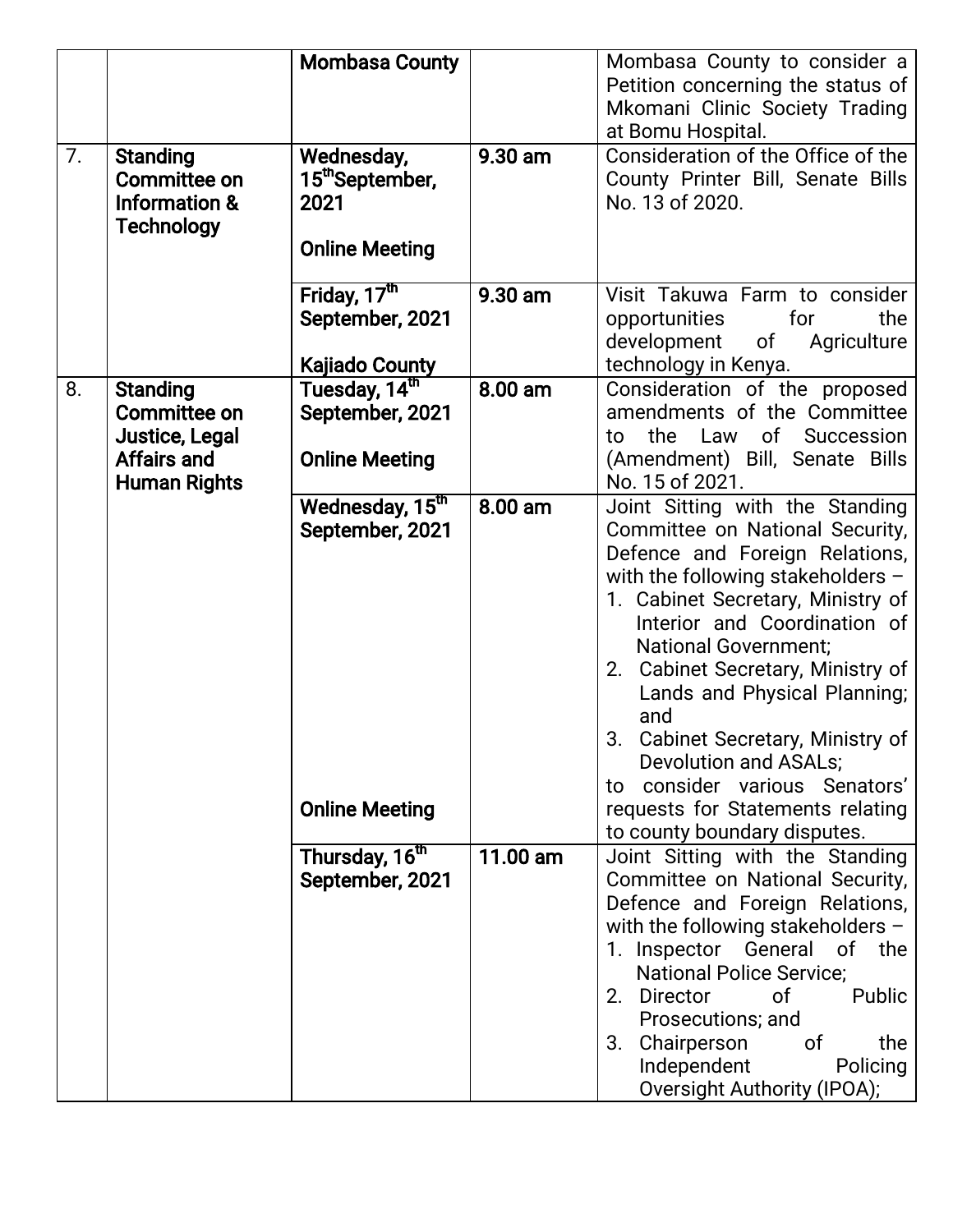| 9.  | <b>Standing</b><br>Committee<br>on<br><b>Labour and Social</b><br>Welfare                                                         | <b>Online Meeting</b><br>Tuesday, 14th<br>September, 2021<br><b>Online Meeting</b> | 9.30 am  | to consider the Statement sought<br>by Sen NjeruNdwiga, EGH, MP on<br>the conduct of police officers<br>COVID-19 curfew<br>enforcing<br>regulations.<br>Consideration<br>of<br>pending<br>legislative business before the<br>Committee.                                                                                                                                                                                                             |
|-----|-----------------------------------------------------------------------------------------------------------------------------------|------------------------------------------------------------------------------------|----------|-----------------------------------------------------------------------------------------------------------------------------------------------------------------------------------------------------------------------------------------------------------------------------------------------------------------------------------------------------------------------------------------------------------------------------------------------------|
|     |                                                                                                                                   | Wednesday, 15 <sup>th</sup><br>September, 2021<br><b>Online Meeting</b>            | 10.00 am | Meeting with the Ministry of<br>Labour and Social Protection to<br>deliberate on the Statements<br>sought by Sen. Petronilla Were,<br>and Sen. Arch.<br>MP .<br>Sylvia<br>Kasanga, MP on the welfare of<br>children.                                                                                                                                                                                                                                |
| 10. | <b>Standing</b><br><b>Committee</b><br>on<br><b>Land, Environment</b><br><b>Natural</b><br>and<br><b>Resources</b>                | Thursday, 16 <sup>th</sup><br>September, 2021<br><b>Online Meeting</b>             | 11.00 am | Meeting with Petitioners on the<br>Petition regarding the alleged<br>gazettement<br>Chetambe<br>0f<br>(Webuye) Hill Forest, vide Legal<br>Notice No. 106 dated 25 <sup>th</sup> June,<br>2021                                                                                                                                                                                                                                                       |
| 11. | <b>Standing</b><br><b>Committee on</b><br><b>National</b><br><b>Cohesion, Equal</b><br>Opportunity and<br>Regional<br>Integration | Wednesday, 15 <sup>th</sup><br>September, 2021<br><b>Online Meeting</b>            | 12.00 pm | Consideration<br>of<br>pending<br>legislative business before the<br>Committee.                                                                                                                                                                                                                                                                                                                                                                     |
| 12. | <b>Standing</b><br><b>Committee</b><br>on<br><b>National Security,</b><br><b>Defence</b><br>and<br><b>Foreign Relations</b>       | Wednesday, 15 <sup>th</sup><br>September, 2021<br><b>Online Meeting</b>            | 8.00 am  | Joint Sitting with the Standing<br>Committee on Justice, Legal<br>Affairs and Human Rights, with<br>the following stakeholders -<br>1. Cabinet Secretary, Ministry of<br>Interior and Coordination of<br><b>National Government:</b><br>2. Cabinet Secretary, Ministry of<br>Lands and Physical Planning;<br>and<br>3. Cabinet Secretary, Ministry of<br>Devolution and ASALs;<br>to consider various Senators'<br>requests for Statements relating |
|     |                                                                                                                                   |                                                                                    |          | to county boundary disputes.                                                                                                                                                                                                                                                                                                                                                                                                                        |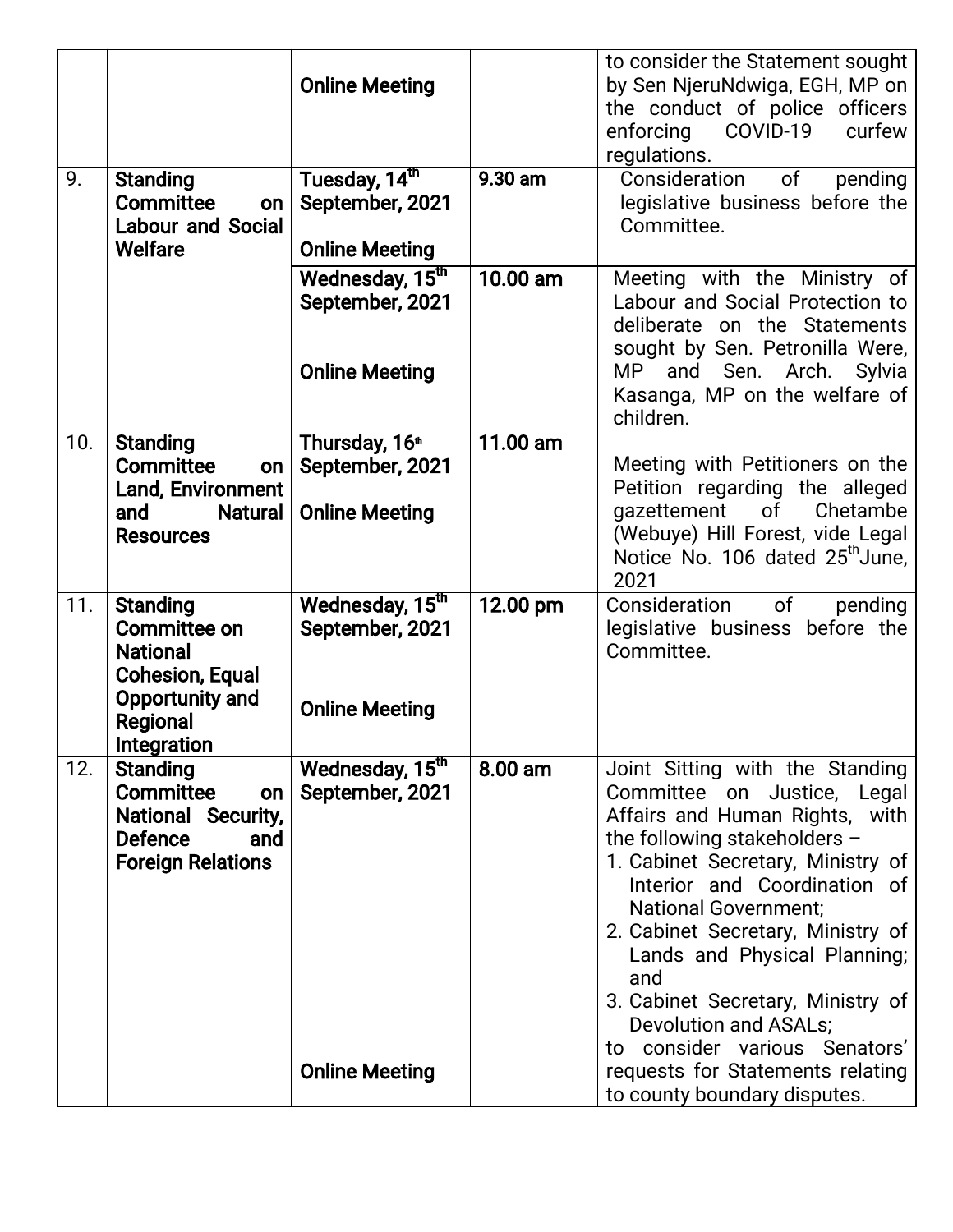|     |                                                                       | <b>Physical Meeting</b>                                                                          | 10.00 a.m. | Meeting with the Inspector<br>General of Police, the Director of<br>Public Prosecutions<br>and the<br>of<br>Criminal<br><b>Director</b><br>Investigations to deliberate on<br>the Petition regarding the alleged<br>murder<br>of<br>Ms.<br>Joannah<br>Stutchbury an environmentalist<br>and conservationist.                                                                                               |
|-----|-----------------------------------------------------------------------|--------------------------------------------------------------------------------------------------|------------|------------------------------------------------------------------------------------------------------------------------------------------------------------------------------------------------------------------------------------------------------------------------------------------------------------------------------------------------------------------------------------------------------------|
|     |                                                                       | Thursday, 16 <sup>th</sup><br>September, 2021                                                    | 11.00 am   | Joint Sitting with the Standing<br>Committee on Justice, Legal<br>Affairs and Human Rights, with                                                                                                                                                                                                                                                                                                           |
|     |                                                                       | <b>Online Meeting</b>                                                                            |            | the following stakeholders -<br>1. Inspector General of<br>the<br><b>National Police Service;</b><br>Public<br>2. Director<br>0f<br>Prosecutions; and<br>3. Chairperson<br>0f<br>the<br>Independent<br>Policing<br>Oversight Authority (IPOA);<br>to consider the Statement sought<br>by Sen Njeru Ndwiga, EGH, MP<br>on the conduct of police officers<br>COVID-19<br>enforcing<br>curfew<br>regulations. |
| 13. | <b>Standing</b><br>Committee on<br>Roads and<br><b>Transportation</b> | Tuesday, 14 <sup>th</sup><br>September, 2021                                                     | $8:30$ am  | Consideration of a Report on a<br>the<br>Petition<br>eviction<br>0f<br>on<br>and<br>demolition<br>of<br>residents<br>Buxton Estate, Mombasa County.                                                                                                                                                                                                                                                        |
|     |                                                                       | <b>Online Meeting</b><br>Wednesday, 15 <sup>th</sup><br>September, 2021<br><b>Online Meeting</b> | 8:30 am    | Consideration of<br>pending<br>legislative business before the<br>Committee.                                                                                                                                                                                                                                                                                                                               |
|     |                                                                       | Thursday, 16 <sup>th</sup><br>September, 2021<br><b>Kajiado County</b>                           | 8.30 am    | Fact finding mission to Jamii<br>Bora Estate, Kisaju, Kajiado<br>County to consider a Petition<br>concerning access to title deeds<br>for properties bought at Jamii<br>Bora Estate.                                                                                                                                                                                                                       |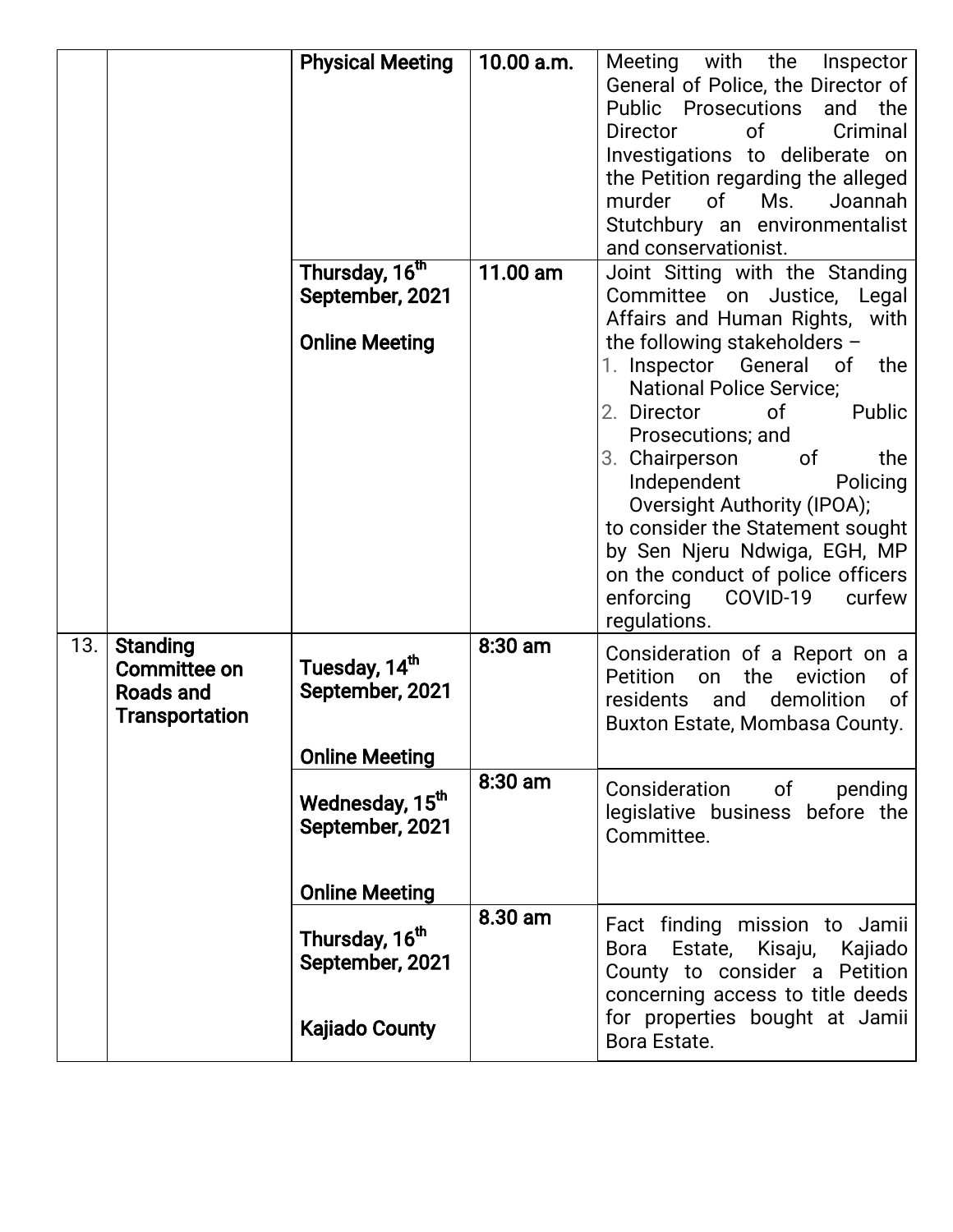| 14. | <b>Standing</b><br><b>Committee on</b><br><b>Tourism, Trade</b><br>and<br>Industrialization           | Tuesday, 14 <sup>th</sup><br>September, 2021<br><b>Online Meeting</b>                                                | 11.00 am | Consideration<br>of stakeholder<br>submissions on the Start-up Bill,<br>Senate Bills No.1 of 2021.                                                                                  |
|-----|-------------------------------------------------------------------------------------------------------|----------------------------------------------------------------------------------------------------------------------|----------|-------------------------------------------------------------------------------------------------------------------------------------------------------------------------------------|
|     |                                                                                                       | Wednesday, 15 <sup>th</sup><br>September, 2021<br><b>Online Meeting</b>                                              | 11.00 am | Meeting with the Kenya Export<br>Promotion and Branding Agency<br>to consider activities of the<br>agency.                                                                          |
| 15. | <b>Sessional</b><br>Committee on<br><b>County Public</b><br><b>Accounts and</b><br><b>Investments</b> | Monday, 13 <sup>th</sup><br>September, 2021<br><b>Shimba Hills</b><br>Hall,<br>First Floor,<br><b>KICC</b>           | 10:00 am | Meeting with the Baringo County<br>Executive to interrogate<br>the<br>Report of the Auditor General on<br>Financial<br>the<br><b>Statements</b><br>for<br>Financial Year 2018/2019. |
|     |                                                                                                       | Monday, 13 <sup>th</sup><br>September, 2021<br><b>Shimba Hills</b><br>Hall,<br><b>First Floor,</b><br><b>KICC</b>    | 2:00 pm  | Meeting with the Kiambu County<br>Executive to interrogate<br>the<br>Report of the Auditor General on<br>the Financial Statements<br>for<br>Financial Year 2018/2019.               |
|     |                                                                                                       | Tuesday, 14 <sup>th</sup><br>September, 2021<br><b>Shimba Hills</b><br>Hall,<br>First Floor,<br><b>KICC</b>          | 10:00 am | Meeting with the Bomet County<br>Executive to interrogate<br>the<br>Report of the Auditor General on<br>the Financial Statements<br>for<br><b>Financial Year 2018/2019.</b>         |
|     |                                                                                                       | Wednesday, 15 <sup>th</sup><br>September, 2021<br><b>Shimba Hills</b><br>Hall,<br><b>First Floor,</b><br><b>KICC</b> | 10:00 am | Meeting with the Nakuru County<br>Executive<br>the<br>to interrogate<br>Report of the Auditor General on<br>Financial Statements<br>the<br>for<br>Financial Year 2018/2019.         |